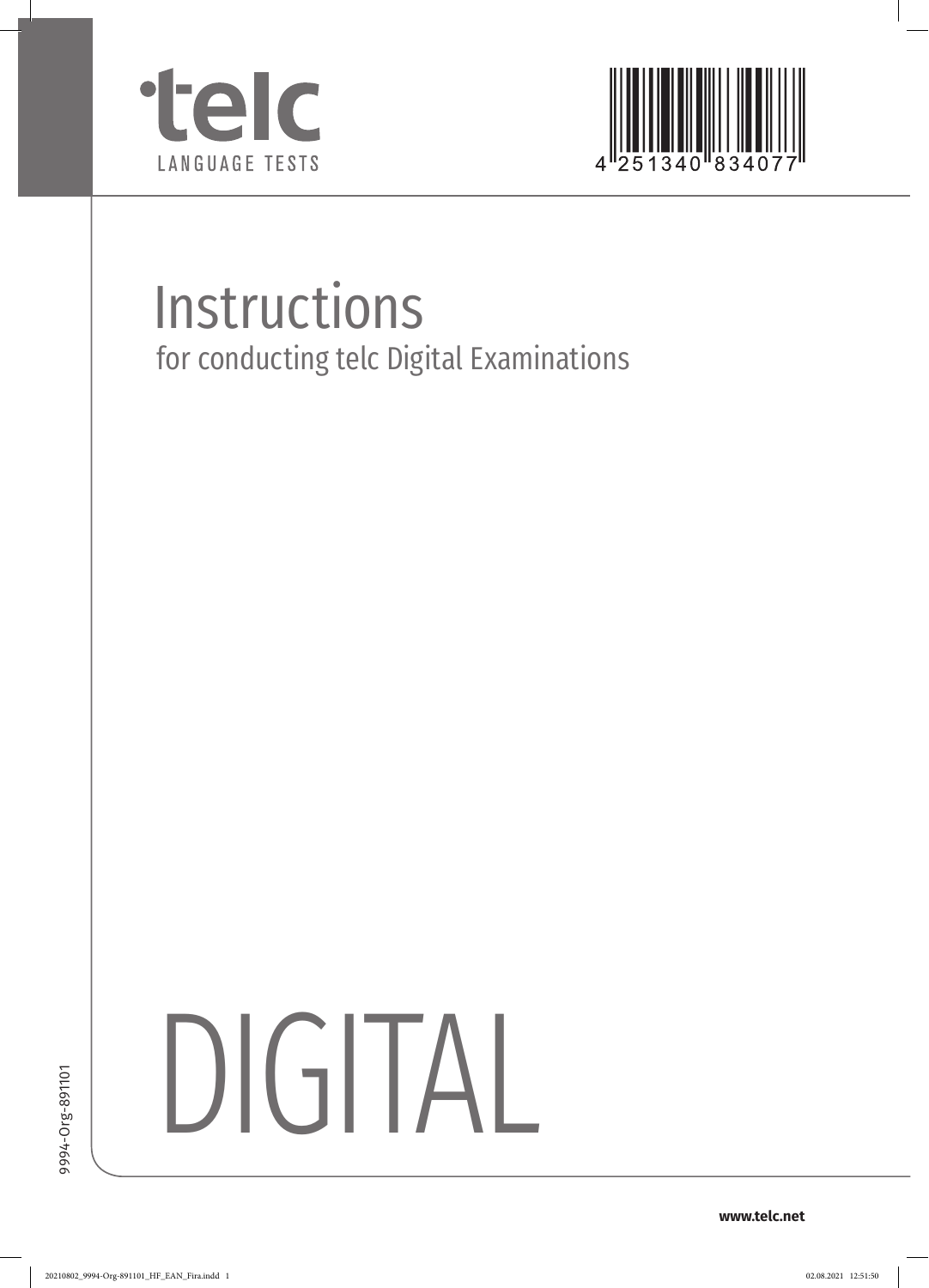# Content

| 3                   |
|---------------------|
| $\overline{3}$<br>3 |
| 3                   |
| 4                   |
| $\overline{4}$      |
| 4                   |
| 5                   |
| 5                   |
| 5                   |
| 6                   |
| 6                   |
| 6                   |
| 7                   |
| $\overline{7}$      |
| $\overline{7}$      |
| $\overline{7}$      |
| 7                   |
| 8                   |
| 8                   |

This document is addressed primarily to the Examination Centre Coordinator, appointed by the examination centre as the individual responsible for conducting telc examinations. These instructions are mandatory and should be used in connection with the current Examination Regulations and General Terms and Conditions of telc gGmbH.

Special provisions regarding the registration of examinations and candidates, the dispatch and return of examination materials may apply for examination centres that function as an umbrella organisation for their licensees. Additional conditions must be observed for relevant external examinations.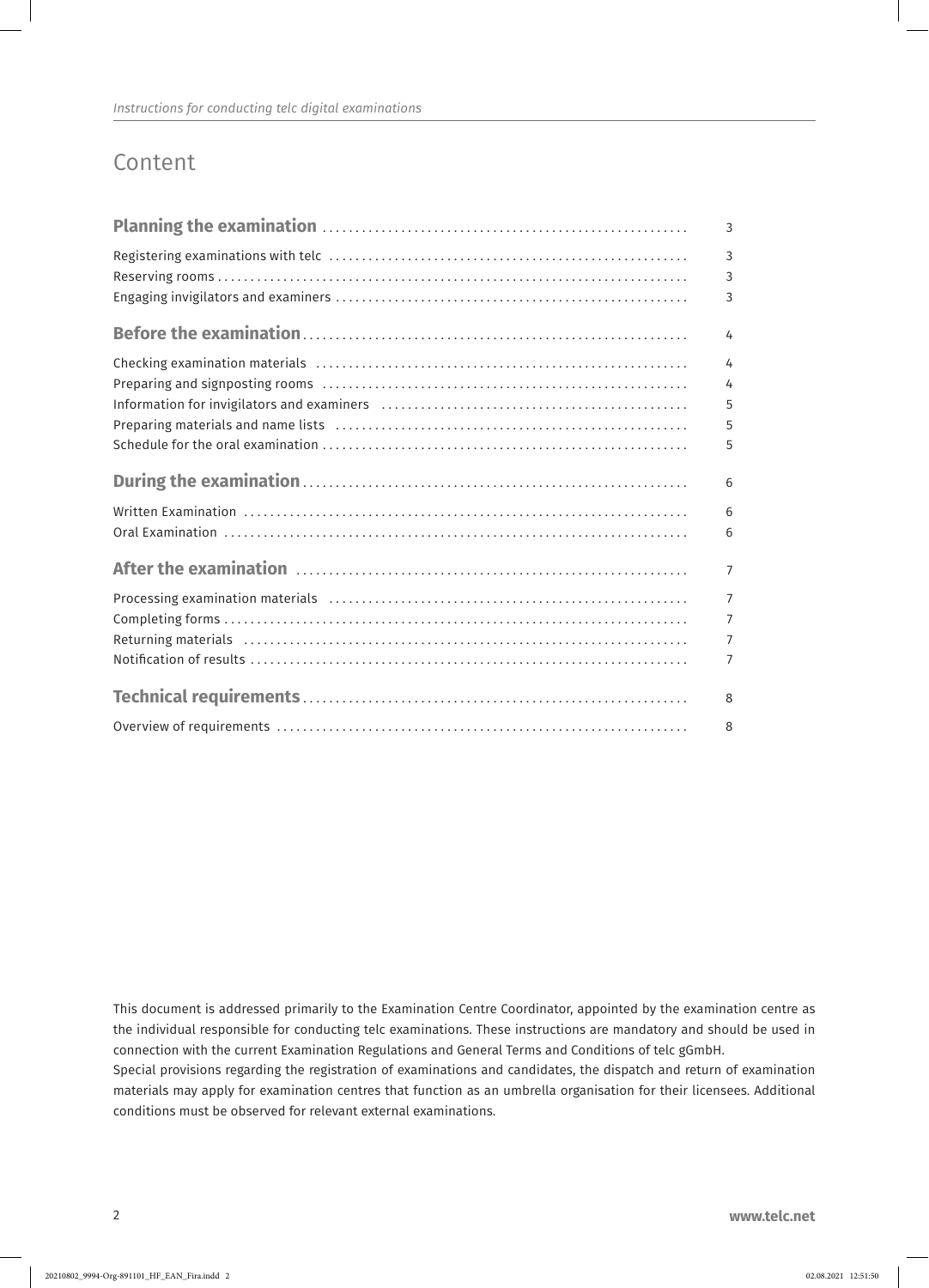# Planning the examination

## **Registering examinations with telc**

**Examination Dates:** For full information, see telc General Terms and Conditions, § 3 Examination Dates and Registration

In order to conduct digital examinations, an examination centre requires written permission from telc in the form of a Digital Licence or Supplementary Agreement.

When registering for the examination online in the telc Community, the examination centre coordinator enters a comment in the comments field informing telc that it is a digital examination that is to be conducted. The examination centre then receives an order number. Examinations without an order number will not be processed.

In addition to the order number, access codes are also sent. The examination centre coordinator is responsible for forwarding these to the examiners. These codes enable examiners to access all the documents necessary for the oral examination. The names of the test-takers are not requested at this stage of the registration process.

Once the digital examination has been registered in the telc Community, the examination centre can then create the test-takers list in the system and schedule the examination.

#### **Reserving rooms**

You will need the following rooms:

Cloakroom: a secure area for coats, bags, electronics etc.

- · Written Examination: For the written examination, a room with sufficient PCs or laptops are required. The regulations on the minimum distance also apply here. The examiner/invigilator in charge also needs a PC or laptop with an internet connection to allow the Digital Invigilation to be carried out.
- · Oral examination: Waiting room, examination room: At least one room with technical equipment is required for the oral examination. A PC/laptop with mouse, keyboard, headset (headphones + microphone) and internet connection is required.

In the case of large groups, several rooms may be necessary.

## **Engaging invigilators and examiners**

You will require:

- For the Written Examination: at least one invigilator for each group of 26 test-takers.
- For the Oral Examination: two licensed telc examiners for each group of 26 test-takers.
- An invigilator for the waiting room, a contact person for waiting test-takers.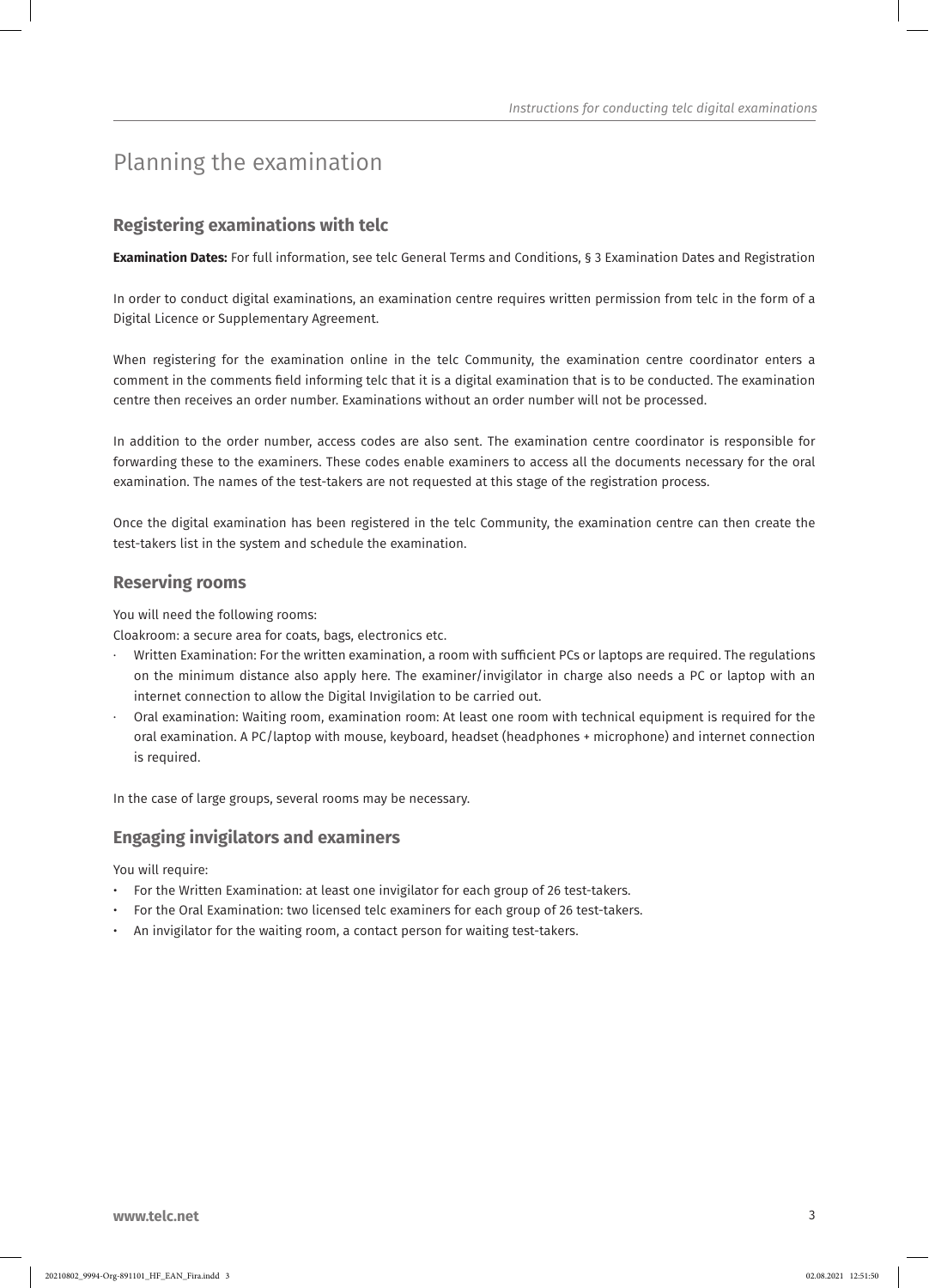# Before the examination

## **Checking examination materials**

Provision of examination papers:

| $\,$ Create, download and<br>print all necessary<br>documents before the<br>examination |  | Keycodes for test-takers (on place cards)<br>Examination Record form D-A50<br>Seating plan<br>Checklist for returning examination papers D-A30 |  |
|-----------------------------------------------------------------------------------------|--|------------------------------------------------------------------------------------------------------------------------------------------------|--|
|-----------------------------------------------------------------------------------------|--|------------------------------------------------------------------------------------------------------------------------------------------------|--|

## **Preparing and signposting the rooms**

On the day of examination:

- Clearly mark the rooms.
- Ensure that coats, bags etc. can be stored safely (e. g. in a cloakroom).

## **Written Examination**

- Place a table outside the entrance to the examination room. The identity of the test-takers will be checked here as they enter.
- Remove all learning aids from the walls of the examination room (posters with grammar tables, etc.).
- · Entfernen Sie alle Lernhilfen von den Wänden (Poster mit Grammatik-Tabellen etc.).
- · Download the examination to all computers and check that the keyboard, mouse and headset are connected and working.
- Start the invigilator's computer and log in with administrator's credentials. Start invigilation mode (Digital Invigilation).

#### **Oral Examination**

There are two possible procedures for the oral examination. Please note that supplementary agreements with telc may stipulate one specific procedure.

- 1) On-site the examiners conduct the oral examination at the examination centre.
- 2) Online using conferencing software the examiners conduct the examination from any location (as in the case of hybrid examinations).

For further information on organising the oral examination, see https://www.telc.net/licence-partner/pruefung-organisieren.html

No paper documents are sent for the digital examination (if necessary, documents should be printed at the examination centre).

The assessment of the subtest "Written Expression" is carried out by telc gGmbH (see also General Terms and Conditions, List of Fees).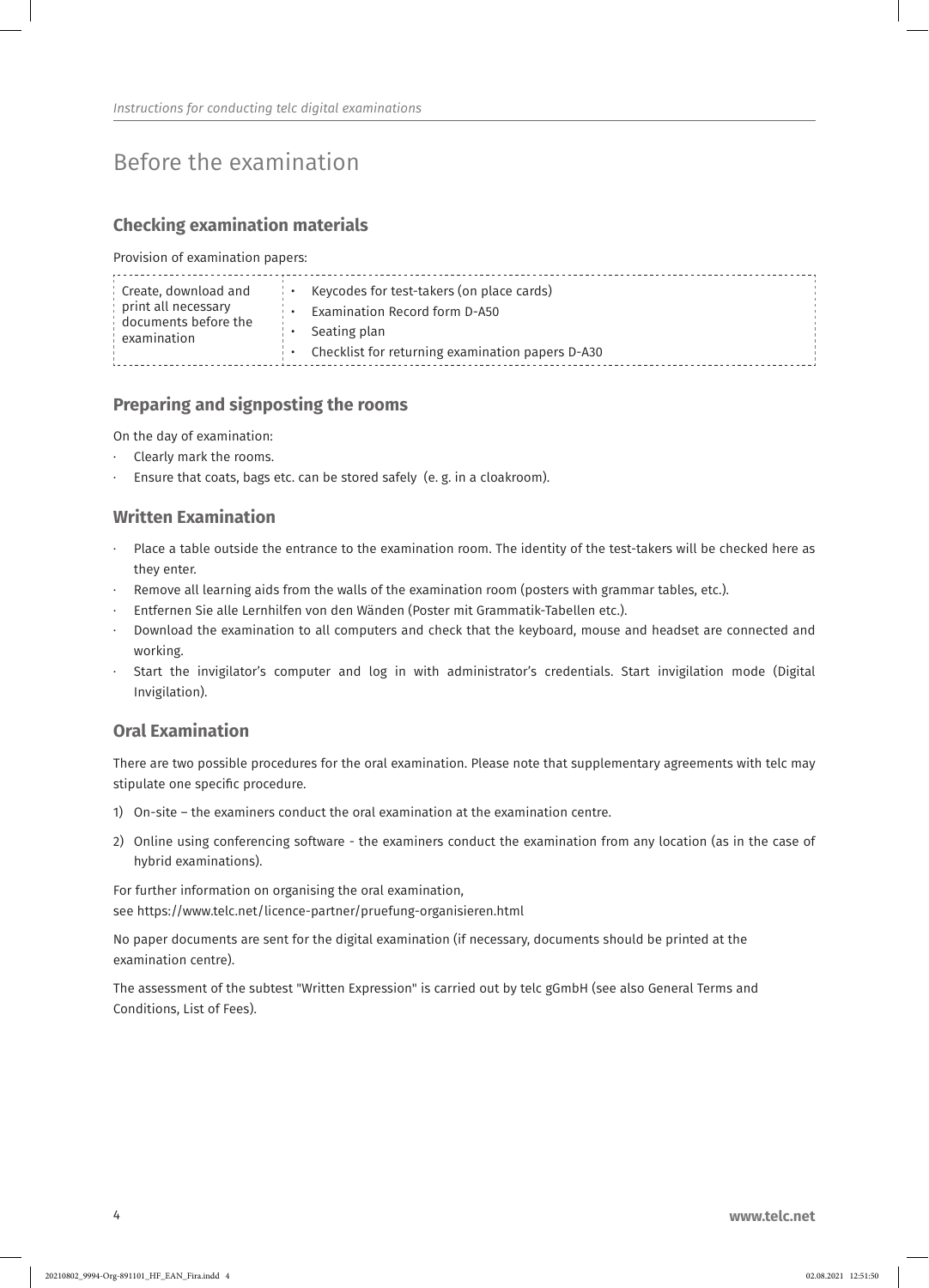## **Important information – conducting digital examinations**

It is the examination coordinator's responsibility to make sure that all the technical equipment is functioning properly before the examination. If, during the examination, a technical problem arises which causes a delay or prevents the test-taker from proceeding, the test-taker in question must stop the examination and leave the room.

Under no circumstances should a technician or IT specialist be called in to try and resolve the problem while the exam is in process as this would seriously disrupt the examination for other test-takers.

The examination coordinator is obliged to inform telc of any technical issues at the earliest opportunity.

The test-taker concerned may repeat the exam at a later date.

## **Information for invigilators and examiners**

Inform all people involved about their responsibilities. Provide each with a copy of the Examination Regulations *(General Terms and Conditions and Examination Regulations)*.

Review the examination schedule.

Ensure that those involved understand that all examination material is strictly confidential and must be kept secure at all times.

## **Preparing for the examination**

#### **Written Examination**

- Register test-takers. Note that the reference number is the examination centre number (7-digit number starting with 11) and a suffix of your choice (e. g. 1135120\_001).
- Schedule the examination using the examination software. The examination date registered on telc Community webpage is binding, but candidates can register or deregister up to the start of the examination.
- When scheduling the exam, create a PDF file with keycodes and place cards (see instructions)
- Prepare a seating plan. It is useful to determine seating in advance and place cards (with keycodes) at the assigned seats. Ensure that close friends or family members do not sit together.
- We recommend loading the exam in advance (see instructions).
- · Create an attendance list. Tick off the test-takers names when checking their IDs .

## **Schedule for the Oral Examination**

Prepare a schedule outlining which test-takers will be examined when and where. Share this information with test-takers in advance. The duration of the oral examination depends on the examination being taken, and is between 10 and 18 minutes. The test-takers wait under supervision in the waiting room until called for the examination, in accordance with the examination schedule.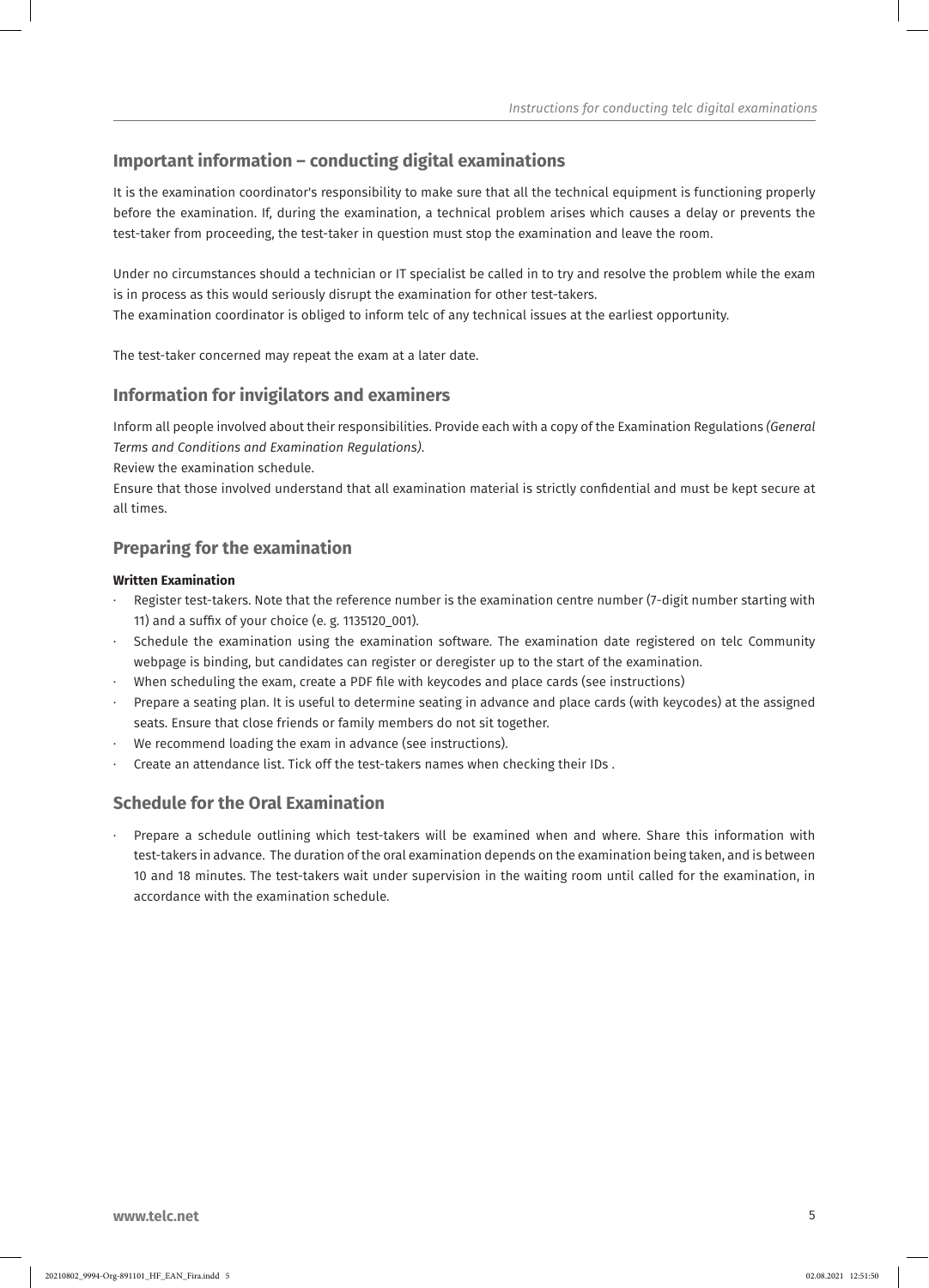# During the examination

**Written Examination** 

- The test-takers enter the room and take their seats according to the seating plan. The invigilator informs test-takers of the regulations and examination procedure.
- The test-takers log in using their personalised key codes.
- When all test-takers have successfully logged in, the invigilator writes the PIN on the board and starts the exam in the system.
- · Test-takers enter the pin and begin the examination.
- The invigilator fills in the examination record.
- The invigilator ensures that all exam results are uploaded correctly (using invigilation mode).
- If desired, the invigilator can supervise the exam online in the exam software.

#### **Examination Regulations – Information for Test-takers**

#### Test-takers must work independently!

Communication with other test-takers is not permitted.

It is not permitted to use or possess unauthorized aids. Unauthorized aids are paper notes, mobile phones and any electronic gadget with memory or photography functions.

For this reason, all electronic devices must be stored outside the examination room. It is considered cheating if a test taker takes a mobile phone or other electronic devices into the examination room.

The only objects allowed on the test-takers desks in the examination room are pencils, erasers, sharpeners and paper stamped by the examination centre. Wrist watches are to be placed on the desk. ID cards or passports must also be placed on the desk, face up with personal details visible.

#### What happens when a test taker is caught cheating?

A test taker who cheats in any part of the examination is excluded from the entire examination. The entire examination is void and none of the sections will be scored. The test taker does not receive a certificate. The same applies if telc central office staff discover during the rating and scanning process that several test takers have given identical responses.

**!** 

**!**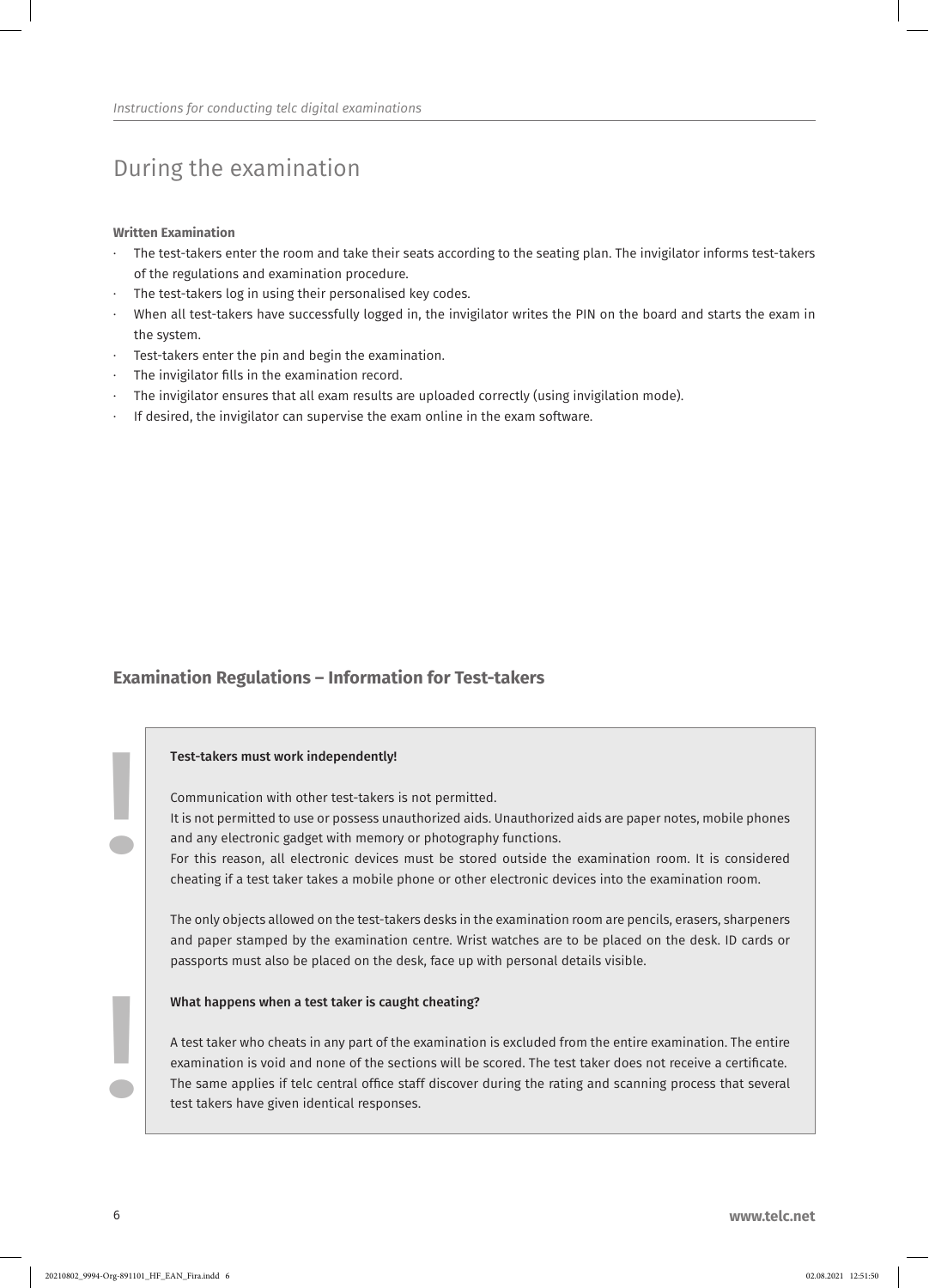# After the examination

Complete and sign the Examination Record Form D-A50. Describe any irregular occurrences on a separate sheet of paper.

Upload the Examination Record Form D-A50, the seating plan, and Checklist for returning examination papers D-A30 to the designated areas on the telc Campus webpage.

## **Result notifications**

After a rating period of two to four weeks, you will receive the following documents:

- **Certificates**
- Result sheet (only for candidates who have not passed)
- A summary of the group's results

Validate the certificates with your stamp and signature and pass them on to the test-takers.

Do you have any questions? Contact us at +49 69 956246-56. Alternatively, visit our website: https://www.telc.net/telc-internationalisation.html

# Technical requirements

In order to be able to offer digital examinations, it is necessary to use telc's examination software. For a detailed description of all hardware and software requirements, please check with our examination software partner: *https://btlsurpass.uservoice.com/knowledgebase/articles/465532-surpass-system-requirement*

Stand: Juli 2021

**www.telc.net** 7